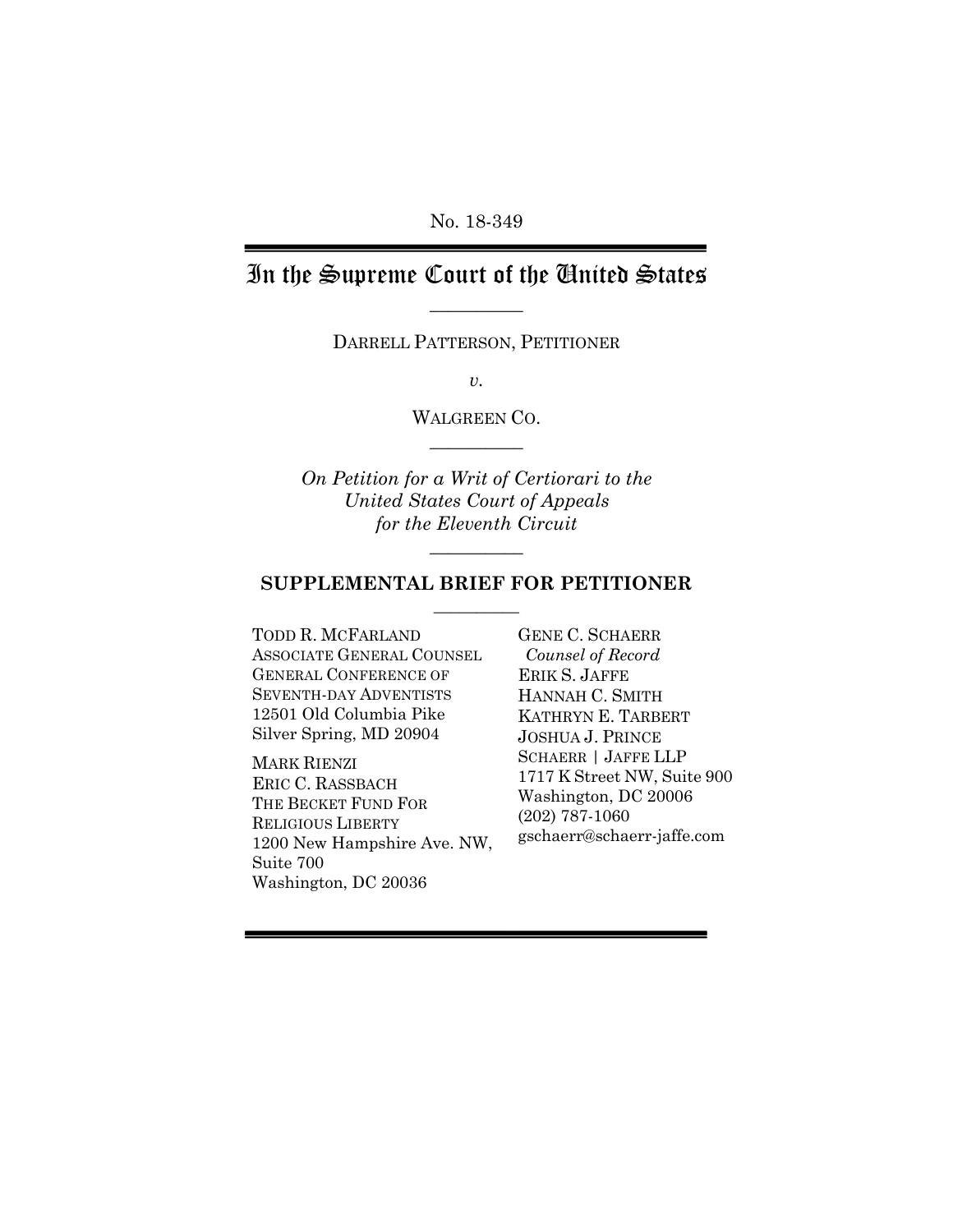## **TABLE OF CONTENTS**

| I. As the Government recommends, the Court should                                           |
|---------------------------------------------------------------------------------------------|
| II. The Court should grant on Question 1, in part to                                        |
| III. Question 2 also merits review and can most<br>sensibly be answered in conjunction with |
|                                                                                             |
|                                                                                             |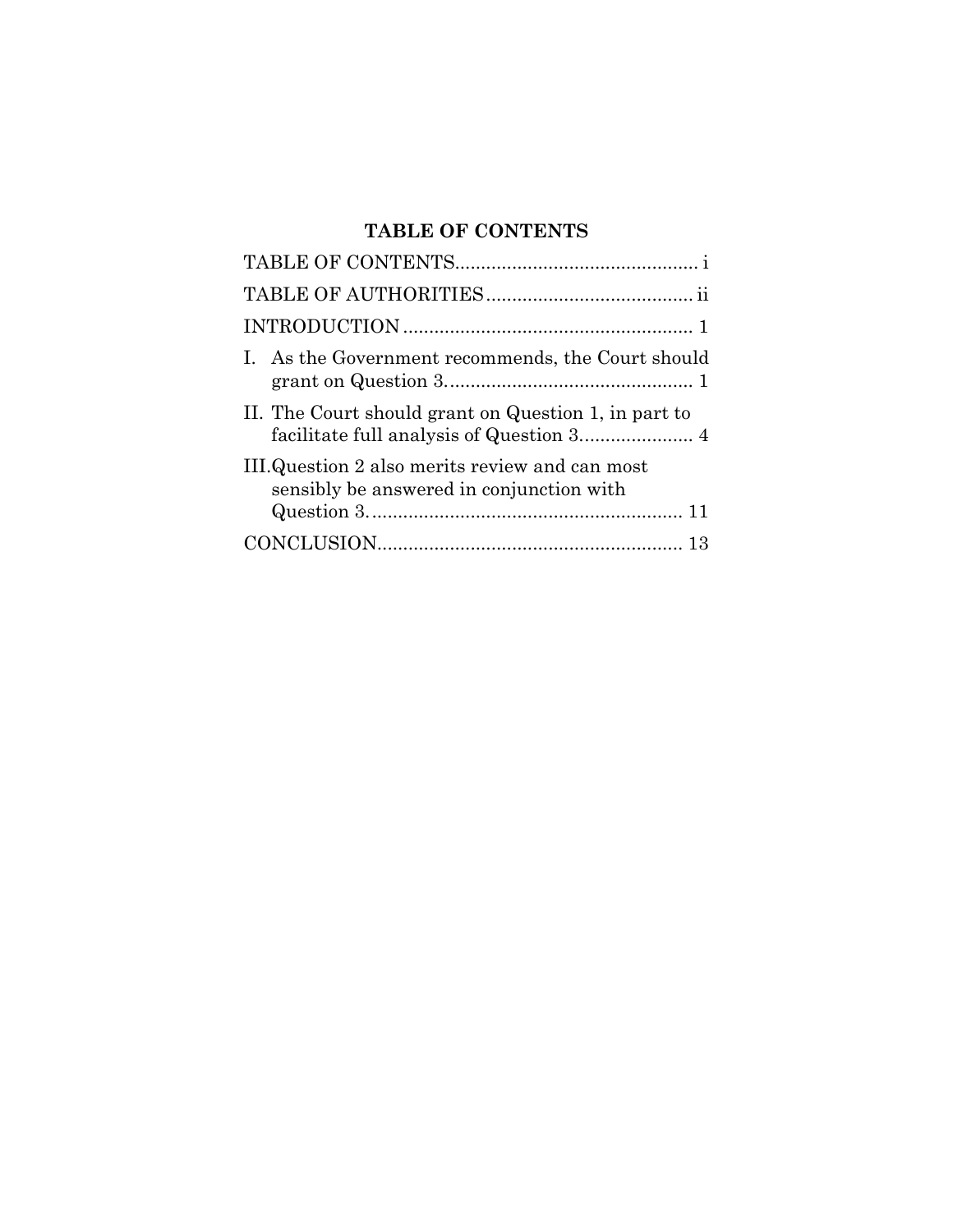### **TABLE OF AUTHORITIES**

### **CASES**

| EEOC v. Abercrombie & Fitch Stores, Inc., |
|-------------------------------------------|
| EEOC v. Firestone Fibers & Textiles Co.,  |
| Kennedy v. Bremerton Sch. Dist.,          |
| San Francisco v. Sheehan,                 |
| Sturgill v. United Parcel Serv., Inc.,    |
| Trans World Airlines, Inc. v. Hardison,   |
| Virts v. Consolidated Freightways Corp.,  |
| Weber v. Roadway Express, Inc.,           |
|                                           |

# **STATUTES**

|--|--|--|--|--|

## **OTHER AUTHORITIES**

| <i>EEOC Compliance Manual</i> $\S 12$ -IV(A)(3) (2008)  7 |  |
|-----------------------------------------------------------|--|
| Emergency, Black's Law Dictionary (11th ed. 2019) 11      |  |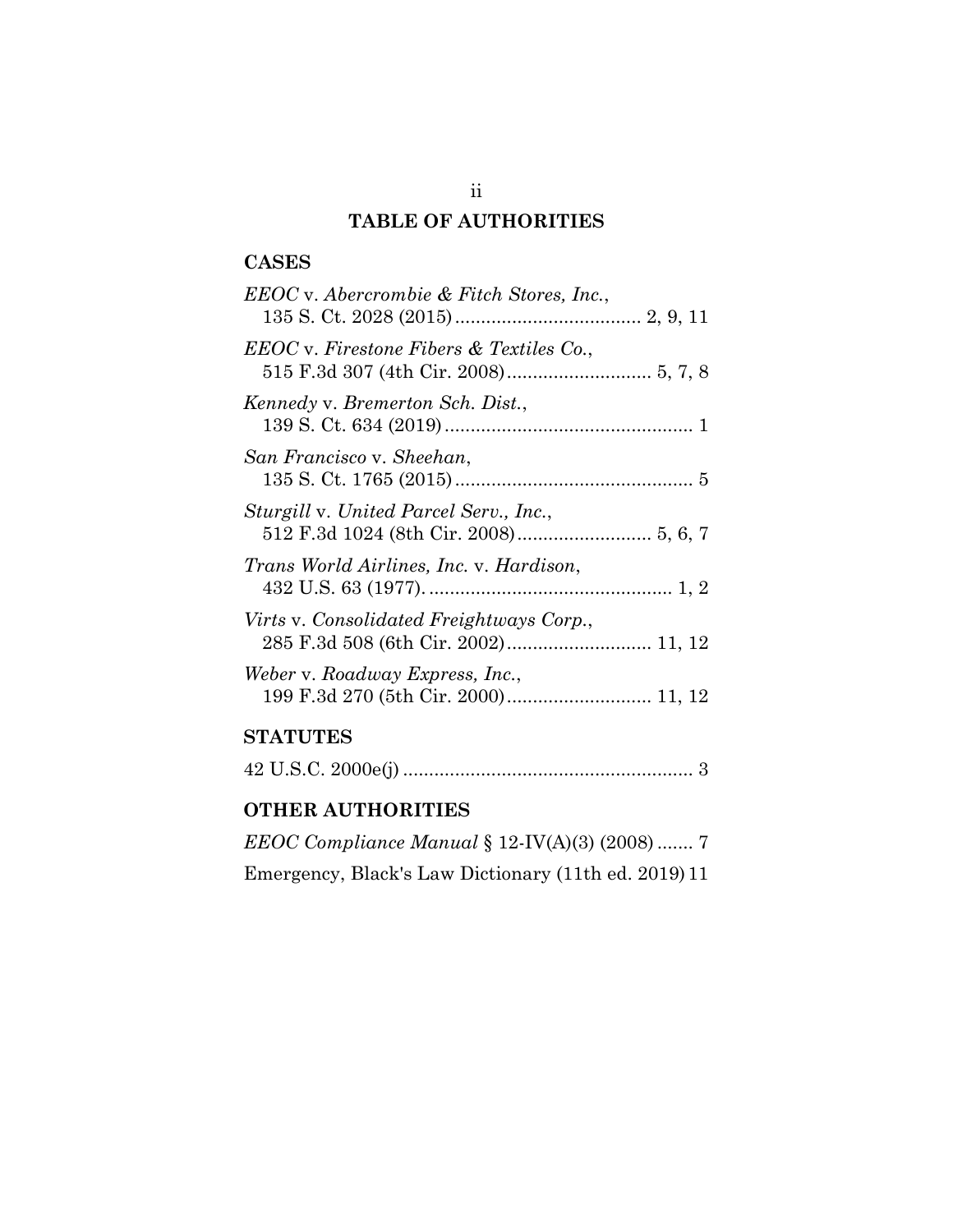#### **INTRODUCTION**

The Government is correct that "[g]ranting review here would present the Court with [a] meaningful opportunity to interpret 'undue hardship' in Title VII," and thereby resolve Question 3. Govt.21. For all the reasons explained by the Government and Patterson, and by Justice Alito (for four Justices) in *Kennedy*, the Court should grant on Question 3. The only remaining question is what to do with Questions 1 and 2.

Question 1—which deals with the "full elimination" requirement—should also be granted. At minimum, such a grant will facilitate the Court's consideration of the Government's interpretation of Title VII, while eliminating any risk that the alternative character of the Eleventh Circuit's holdings would prevent the entire Court from reaching Question 3. Question 2 can also be sensibly addressed in resolving Question 3.

#### **I. As the Government recommends, the Court should grant on Question 3.**

The Government correctly explains why Question 3—whether to revisit the *de minimis* standard articulated in *Hardison*—is worthy of this Court's review. It also explains how the Court *could* potentially reach that question without also granting Questions 1 or 2 although (as explained in Section II) the Government is less persuasive on why the Court *should* impede its review in that manner.

1. As the Government shows (at 19-21), *Hardison* flatly misinterpreted Title VII's "undue hardship" standard without the benefit of briefing. Aside from the fact that the Court's analysis was dicta with re-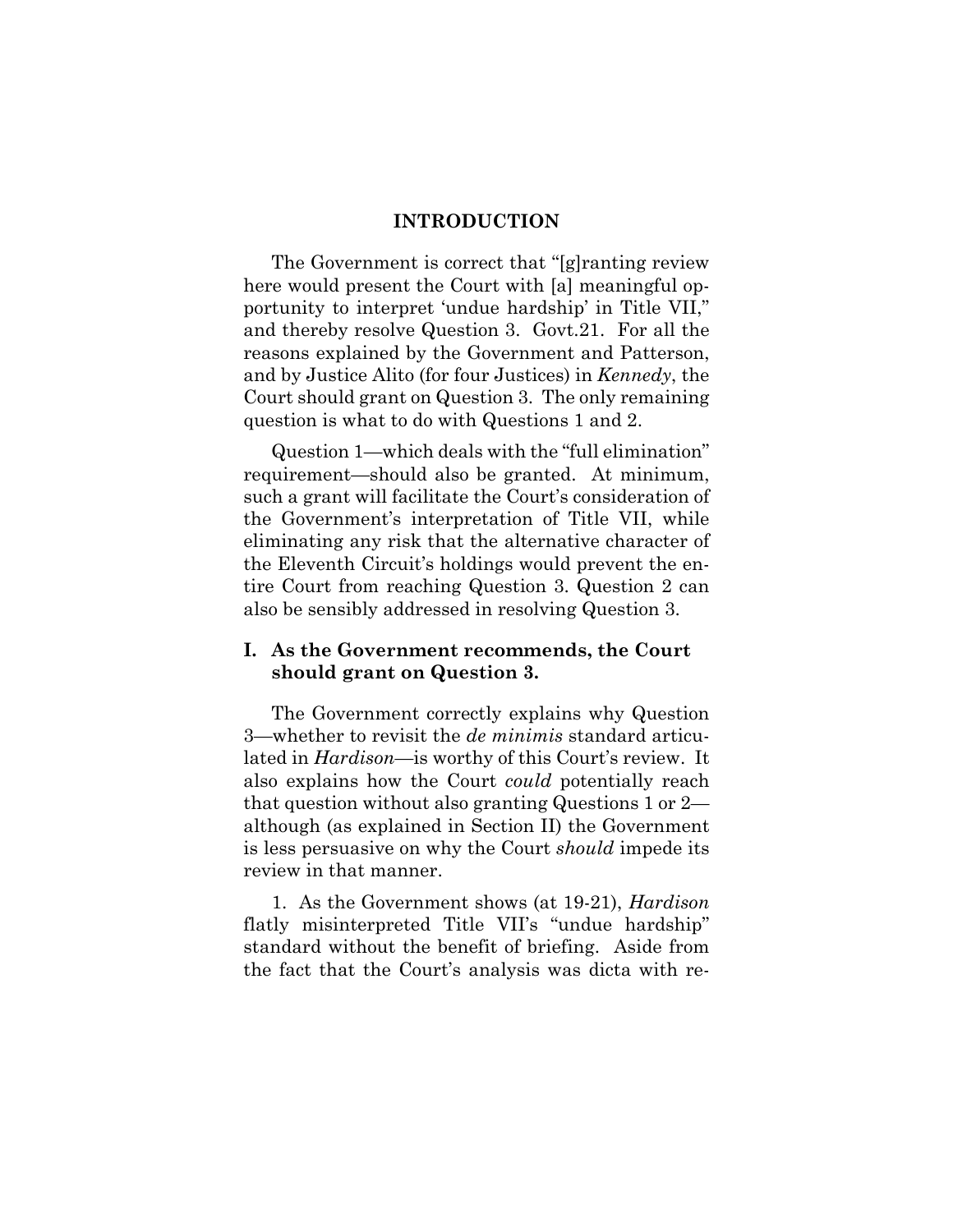spect to Title VII (see Pet.28), the Government also explains why "revisiting *Hardison's de minimis* standard" is not "precluded by stare decisis" (Govt.21), especially in light of this Court's subsequent decision in *EEOC* v. *Abercrombie & Fitch*, 135 S. Ct. 2028 (2015). See Govt.21-22.

In calling for review, the Government (at 22) also recognizes the "interest \* \* \* in having [employees' Title VII] rights fully protected," echoing the analysis in the petition and multiple amicus briefs explaining the serious adverse impact of the *de minimis* standard on religious liberty. See, *e.g.,* Pet.31-34; Reply 9; Brief of Church of Jesus Christ 9-10. Indeed, one amicus brief, on behalf of various Christian and Muslim groups, explains in detail how the *de minimis* standard especially harms religious minorities. See Brief of Christian Legal Society and American Islamic Congress, 23-25. That injury is an additional, powerful reason to grant review on Question 3 now.

2. The Government's analysis also reinforces this case's suitability as a vehicle for resolving that question. There is no doubt that the Eleventh Circuit applied *Hardison*'s *de minimis* standard. See Pet.12a-13a. Nor is there any doubt that a higher standard such as the "significant difficulty or expense" standard applied under the Americans with Disabilities Act would materially affect the court of appeals' summaryjudgment analysis and, indeed, likely require denial of Walgreens' summary-judgment motion on undue hardship on remand. See, *e.g.,* Govt.20.

The Government also persuasively shows that this Court could avoid the binary choice suggested in Question 1 by selecting a third path that would effectively resolve both Questions 1 and 3: The Court could rule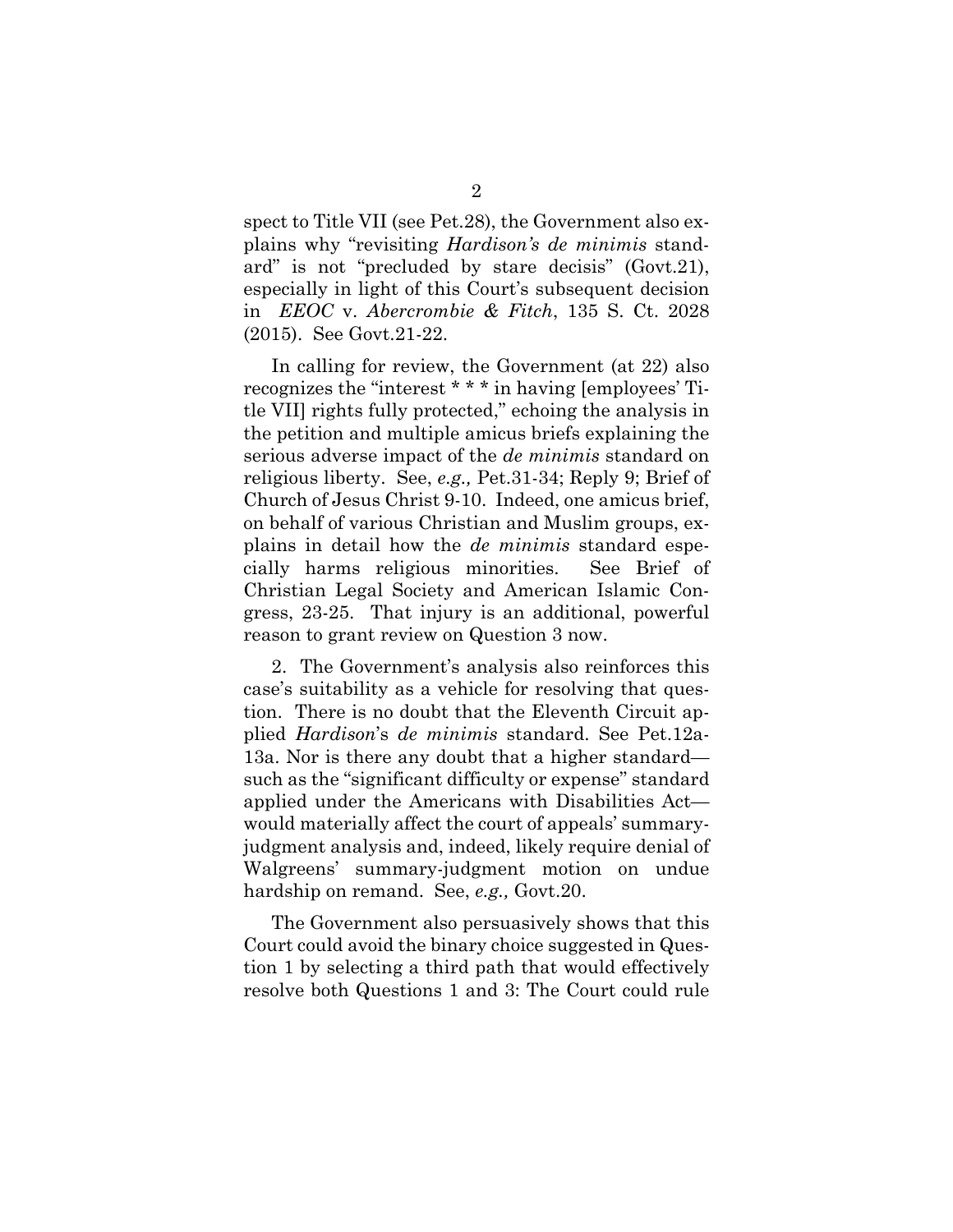that the proper analysis in all Title VII accommodation cases is to ask whether the employer "eliminated [the work-religion] conflict *to the extent it could* without incurring an undue hardship." Govt.17 (emphasis added). That approach is consistent with the text of the accommodation protection, which broadly prohibits an employer from discharging an employee for a religious practice "unless [the] employer demonstrates that he is unable to reasonably accommodate" the "employee's religious \* \* \* practice without undue hardship[.]" 42 U.S.C. 2000e(j). And that approach would answer Question 1 by providing a third option—requiring more than mere "potential" elimination of a conflict but, sometimes, less than "full" elimination.

Under both the text and the Government's argument, whether a proposed accommodation is "reasonable" is thus necessarily intertwined with undue hardship. Indeed, if a given accommodation would likely eliminate the conflict in all situations without undue hardship, the employer could not carry its burden of showing that it would be "reasonable" to deny that accommodation for an alternative that would eliminate the conflict in fewer situations.

If the Court takes that approach in interpreting the "undue hardship" defense, and also adopts a more robust standard for undue hardship, the Court's decision will require at least vacatur of the decision below. The court of appeals—or, more likely, a jury—will then have to decide whether there is another accommodation that would accommodate Patterson's religious need to the maximum extent possible without imposing on Walgreens an undue burden, "properly understood." Govt.17. If so, Walgreens would be obliged to provide that accommodation because no lesser accommodation could be considered "reasonable."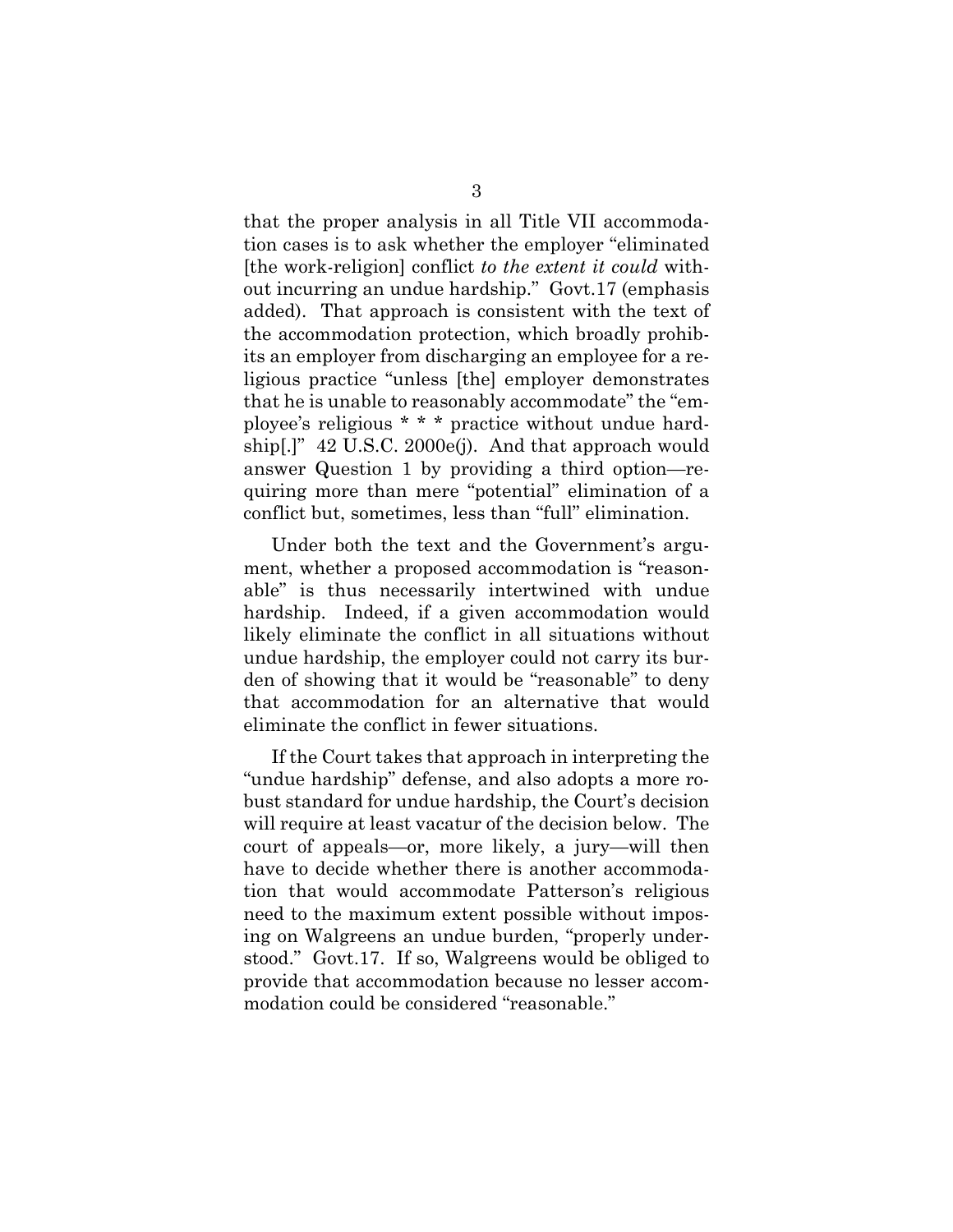The record, moreover, already suggests one such accommodation: Walgreens could simply allow the training curriculum creator, and company higher-ups with the necessary training, to fill in for Patterson in a rare, genuine emergency. See Pet.8-9.

Under the Government's approach, therefore, the Court *could* grant and decide only the third question and on that basis vacate the decision below.

### **II. The Court should grant on Question 1, in part to facilitate full analysis of Question 3.**

While the Government's proposed resolution of Question 3 rejects the binary choice suggested in Question 1 (and the case law), that resolution simply *answers* Question 1 differently; it is not a reason to deny *asking* that Question. And granting on that Question in addition to Question 3 would be highly prudent: (1) it would provide the other side of the framework for the complementary analysis of "reasonable" accommodations and "undue" burdens proposed by the Government; (2) it would facilitate review of other alternatives should the Court not adopt the Government's solution; and (3) it would resolve the widely acknowledged conflict on whether an accommodation that does not fully eliminate a work-religion conflict can be deemed reasonable per se without regard to employer hardship.

1. Given the Government's (and the EEOC's) view that reasonableness and undue hardship are necessarily intertwined, at least in cases like this, it would seem most logical to pair Question 3, which deals only with undue hardship, with Question 1, which deals with reasonableness, so that the Court can clearly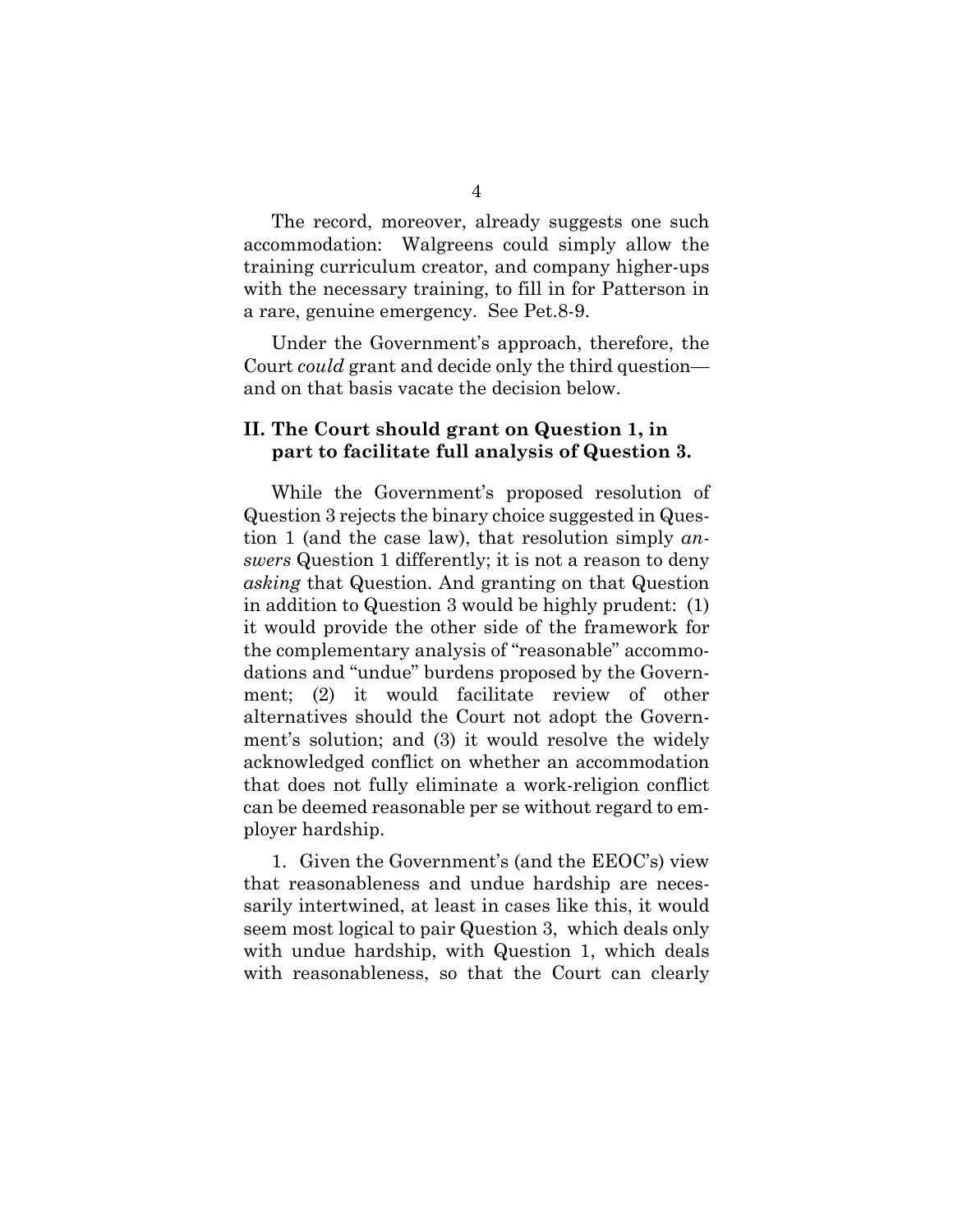reach and address that interplay in its ultimate decision. Thus, if Question 3 merits review, as the Government urges, it doesn't matter whether Question 1 merits review independently.

Indeed, as Justice Scalia observed in *San Francisco*  v. *Sheehan*, 135 S. Ct. 1765, 1779 (2015) (Scalia, J., concurring in part and dissenting in part), this Court often grants review of "attendant" questions that may not be "independently 'certworthy' but that are sufficiently connected to the ultimate disposition of the case that the efficient administration of justice supports their consideration." Thus, under the Government's own interpretation of Title VII, whether or not Question 1 is "independently certworthy," in this case that question is "sufficiently connected" to Question 3 to warrant review.

That is also true for another reason: If the Court granted review *only* on Question 3, Walgreens would undoubtedly argue on the merits that the Court need not and cannot reach that question because the Eleventh Circuit's alternative holding on the reasonableness of Walgreens' proposed "accommodation" was sufficient to sustain the judgment, regardless of undue hardship. Pet.11a ("Because Walgreens reasonably accommodated Patterson's religious practice, *we need not consider the issue of undue hardship*.") (emphasis added). While the Government's proposed resolution of Question 3 would necessarily reject that alternative "reasonableness" holding, *Walgreens'* argument would be consistent with rulings in several other court of appeals, which have expressly treated reasonableness and undue hardship as "separate and distinct" bases for an employer defense. *EEOC* v. *Firestone Fibers*, 515 F.3d 307, 314 (4th Cir. 2008); see also, *e.g., id.* at 315; *Sturgill* v. *United Parcel Service*, 512 F.3d 1024,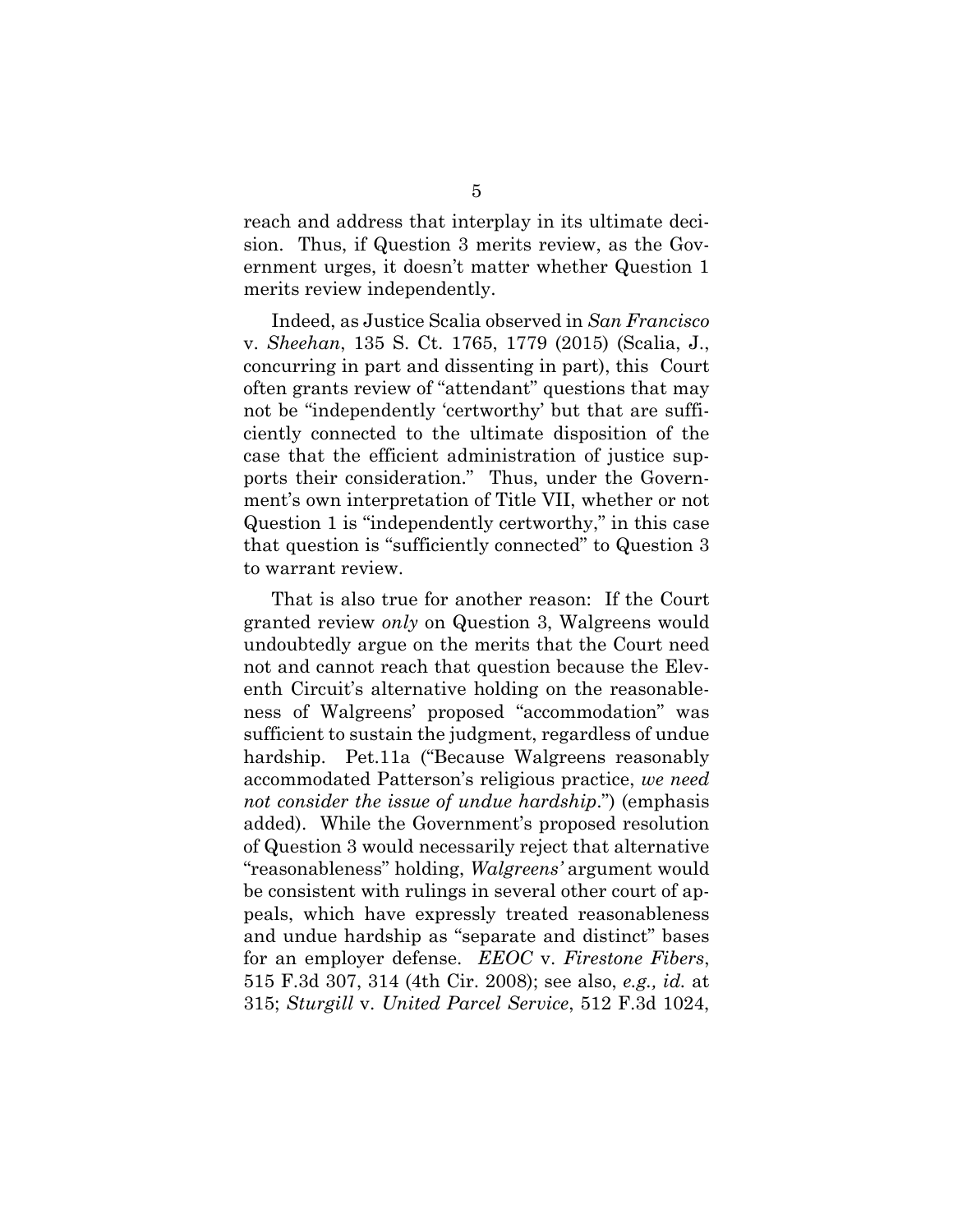1031-1032 (8th Cir. 2008) (collecting additional cases).1

Granting review of Question 1 would provide the Court the complementary framework to confront this issue and thus give the Court a more natural way to hold, as the Government urges, that reasonableness and undue burden are intertwined rather than "separate and distinct" bases for avoiding liability. Such a holding would in turn make clear that an accommodation that does not fully eliminate the employee's workreligion conflict cannot be "reasonable as a matter of law," *i.e.,* legally sufficient, without analysis of undue hardship.

2. If some Members of the Court do not accept the Government's view that "reasonableness" and "undue burden" are necessarily intertwined, those Members will also likely find that granting Question 1 substantially aids their ability to reach and resolve Question 3. Indeed, reversal on Question 1 does *not* depend on accepting the Government's position on the intertwining of these two elements. See Pet.14-16 (summarizing decisions in other circuits). As the Government

<sup>1</sup> For similar reasons, the Government is also incorrect in claiming (at 14) that the Eleventh Circuit actually *applied* the "elimination standard" that the Government urges. The passage from the opinion quoted above makes clear that, although the Eleventh Circuit gestured towards "elimination" (at 7a-9a), when it came to applying that standard, the Eleventh Circuit abandoned it: In the passage above, it held that the accommodation Walgreens offered Patterson—which concededly did not eliminate the work-religion conflict—was per se reasonable and thus sufficient to sustain summary judgment in Walgreens' favor, *without* "consider[ing] the issue of undue hardship." Pet.11a. Thus, the Government's recommendation against granting on Question 1 is based on a misreading of the Eleventh Circuit's opinion as well as other leading circuit decisions.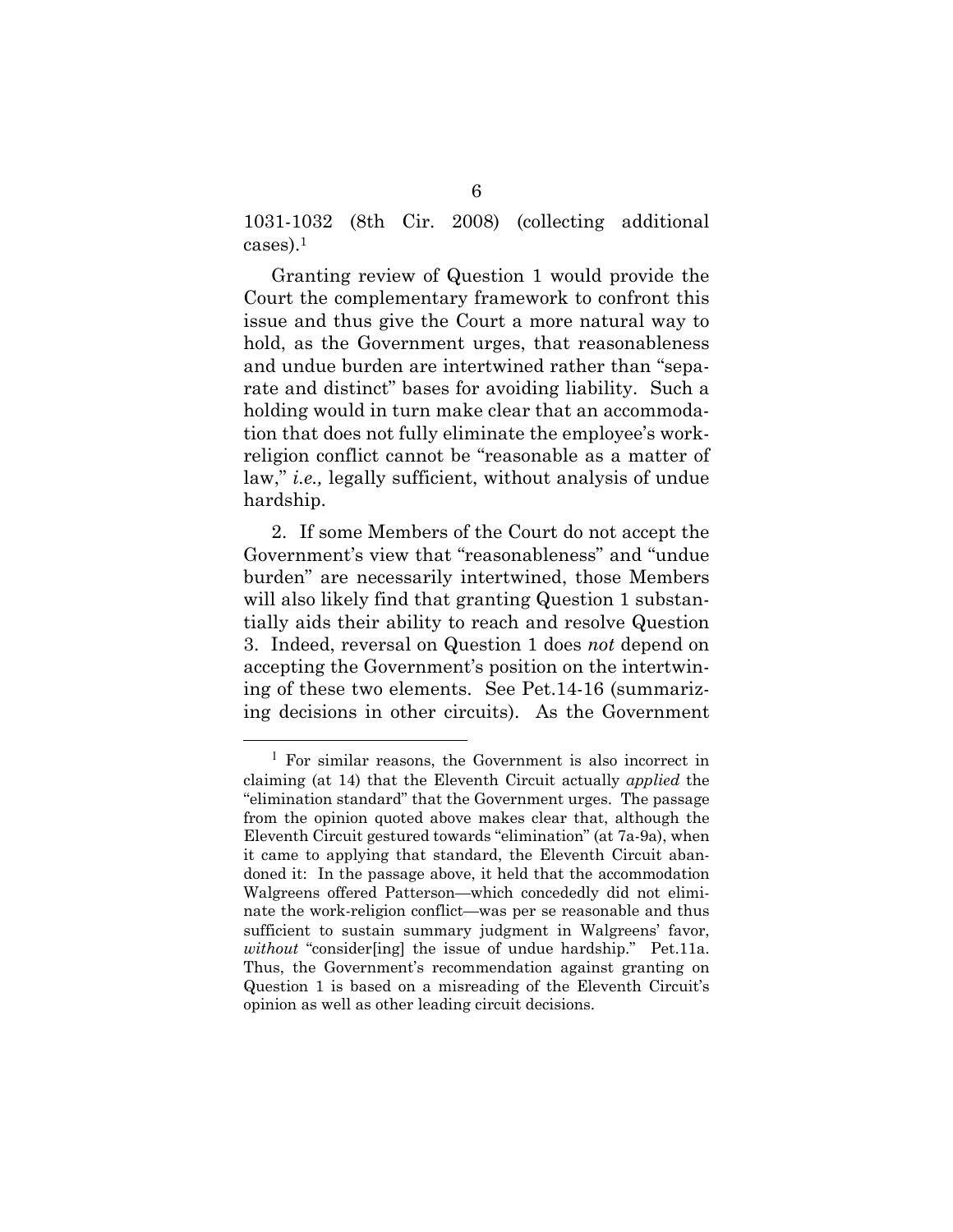suggests (at 9), the Court could hold, alternatively, that a proposed arrangement that does not eliminate a work-religion conflict cannot even be considered an "accommodation" under the ordinary understanding of that term.

For these reasons, too, Question 1 is "sufficiently connected" to Question 3 to warrant review of both questions.

3. In any event, Question 1 *is* independently "certworthy." The Government does not deny that the EEOC's own Compliance Manual expressly notes the circuit conflict on Question 1, *i.e.*, whether an accommodation can be deemed per se "reasonable"—and therefore a complete defense to liability—without regard to undue hardship. The manual reflects the EEOC's legal judgment (also reflected in the Government's brief) that "a reasonable accommodation must eliminate the conflict between work and religion *unless* such accommodation would impose an undue hardship[.]" *EEOC Compliance Manual* §12-IV(A)(3), 52 n.130 (2008) (emphasis added). But the Manual then correctly notes that "[s]ome courts have approached the issue of what is a reasonable accommodation in \* \* \* *conflict*[] with longstanding Commission and judicial precedent." *Ibid*. (emphasis added).

Nor does the Government deny that both *Sturgill*  and *Firestone* have expressly acknowledged the circuit split on Question 1. See Reply 1; *Sturgill*, 512 F.3d at 1032; *Firestone*, 515 F.3d at 314.

The Government's further claim that the conflict identified in the Guidelines and in these decisions is "illusory" (Govt.14) is incorrect. As noted in the petition (at 17-22) and reply (at 1-5), in flat contradiction to the First and Fourth Circuits, the Second, Sixth,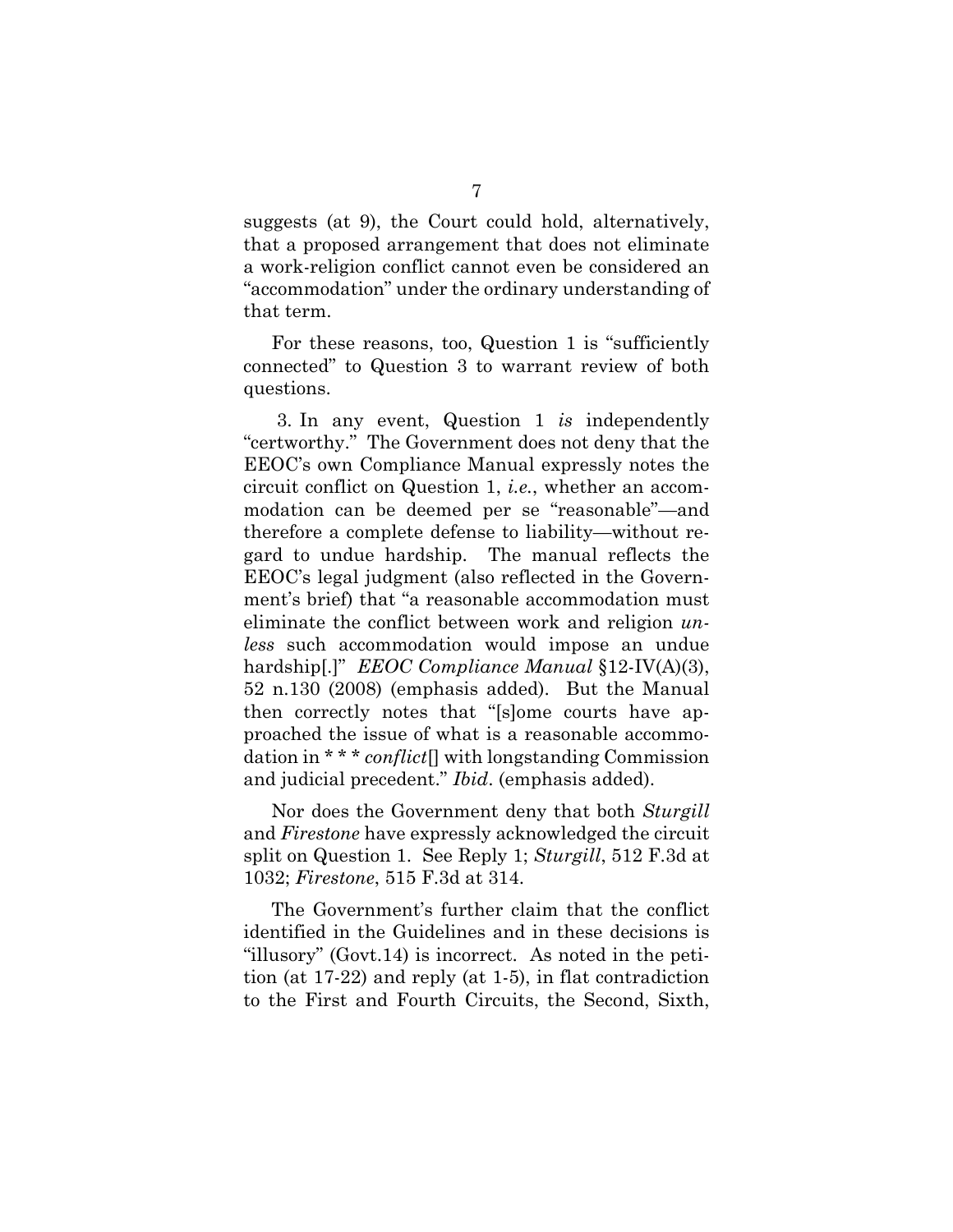Seventh, Eighth, Ninth and Tenth Circuits hold that an accommodation that does not fully eliminate the conflict *cannot* be considered per se reasonable (or reasonable "as a matter of law")—and therefore provide a complete defense to liability on summary judgment regardless of undue hardship.

The Government agrees (at 16) with Patterson's characterization of the latter group of cases. But those cases cannot be reconciled with decisions like *Firestone*. That decision squarely held that, once the plaintiff has established a prima facie case, "the burden is on the employer to show *either* (1) that it has provided the plaintiff with a reasonable, though not necessarily a total, accommodation *or* (2) that such reasonable accommodation was not possible without causing undue hardship[.]" 515 F.3d at 315 (emphasis added). And the court then went on to rule in the defendant's favor *solely* on the ground that it had "provided [the plaintiff] with a reasonable accommodation." *Id.* at 309; *accord id.* at 315-319.

Thus, as both the petition and an amicus amply demonstrate, the determination of whether Walgreens' attempted accommodation was per se "reasonable" would have been different had it been heard elsewhere. Brief of Founders' First Freedom 6-10. In most circuits, Walgreens' failure to eliminate the conflict would have *prevented* the proposed accommodation from being considered reasonable per se, without consideration of undue burden. The Eleventh Circuit, by contrast, expressly affirmed the district court's summary-judgment holding that the accommodation was per se reasonable even though it failed to resolve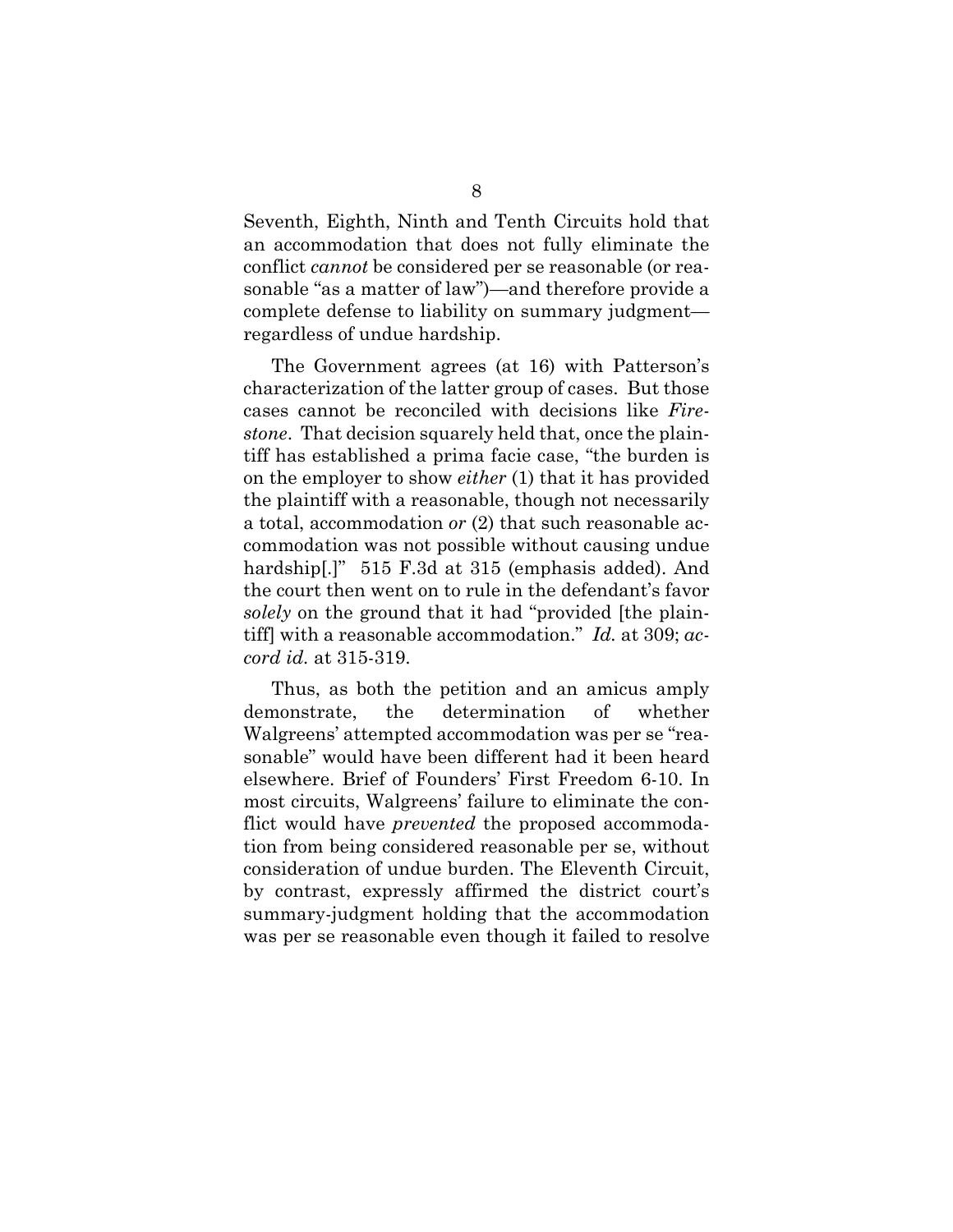the conflict, and *independently* of Walgreens' asserted hardship. Pet. 11a.<sup>2</sup>

4. The evidence in the summary-judgment record also makes this case an excellent vehicle for resolving the conflict on Question 1. Although the Government, like the Eleventh Circuit, recites the facts in a way that favors Walgreens, that ignores the basic rule that, on summary-judgment review, the evidence must be read in the light most favorable to the *non-moving*  party—here, Patterson. *E.g., Abercrombie*, 135 S. Ct. at 2031.

When viewed through the proper legal lens, the record paints a different picture. Although this Court need not second-guess the Eleventh Circuit's view of the record to reverse, on this record a reasonable jury could well determine (without addressing hardship) that Walgreens' proposed "accommodations" were *not* reasonable, much less reasonable per se:

• The episode that led to Patterson's firing arose only because he had been told, in a departure from prior policy, that he could seek shift swaps *only* with one other employee—Alsbaugh—rather than being allowed to swap with several other senior employees who were fully qualified to substitute for him and likely would have been willing to do so. Compare Pet.8 (citing Doc.60:52) with Pet.11a n.1; Doc. 62:11,26,32.

<sup>2</sup> That the Eleventh Circuit ruled in the alternative and thus considered both questions even though it could have stopped after the first illustrates how viewing the tests as independent can potentially interfere this Court's reviewing *either* issue alone, and thus favors granting both questions here.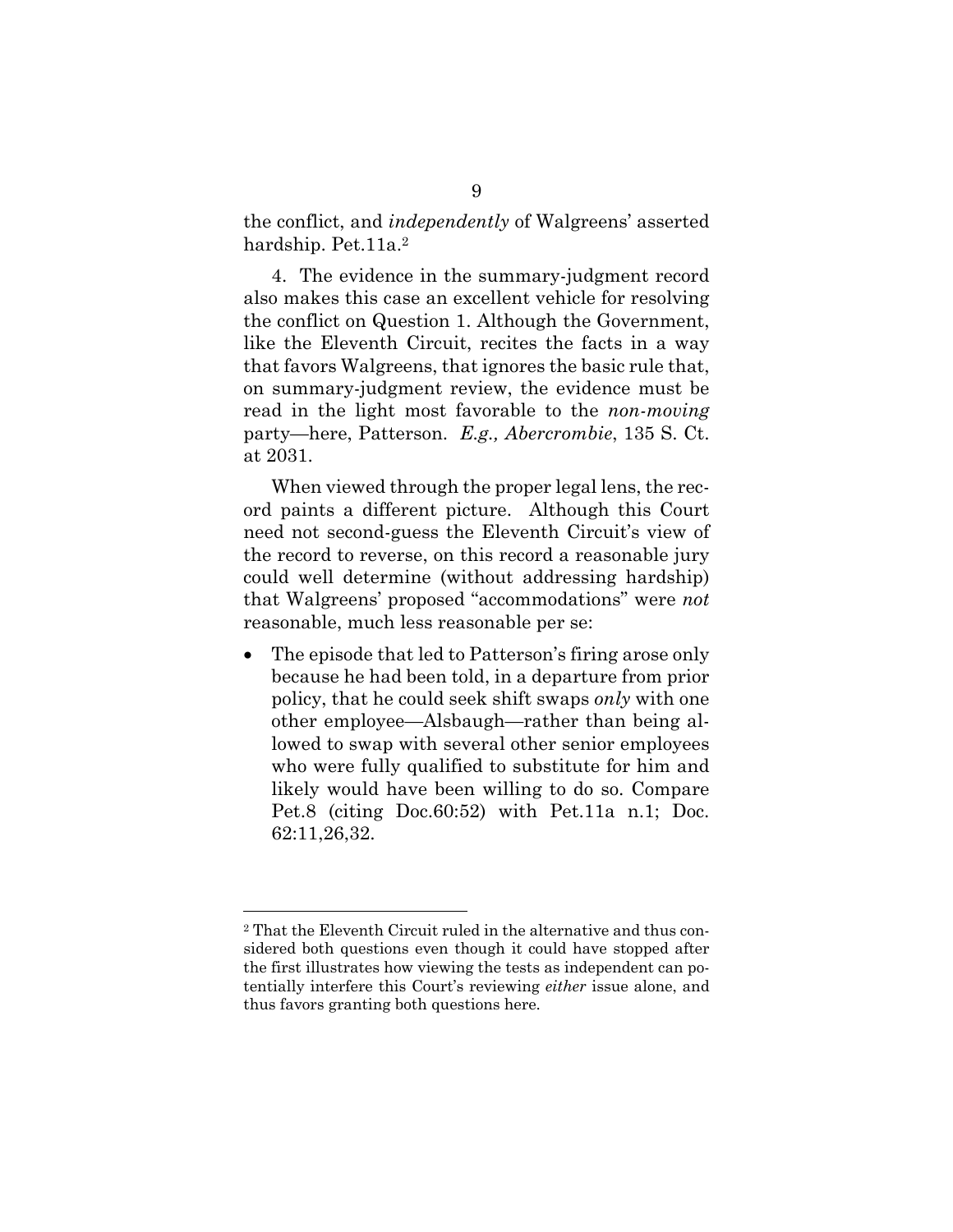- In that episode, Patterson's supervisor made it virtually impossible for him to find a swap by (a) discouraging him from approaching the only employee with whom he was authorized to swap and (b) giving him insufficient time to seek permission to approach someone else. See Doc.60:45-46; Doc.62:11, 18,26; Doc.65:6-7.
- Walgreens' "offer" to return Patterson to a customer care position—which still would not have eliminated the work-religion conflict—represented a substantial demotion (from which a substantial pay cut could be inferred), and was designed to provoke a rejection by Patterson so that Walgreens could justify firing him. See Pet.9 (citing Doc.60: 47-48); Doc.60:25; Doc.75:13.
- Walgreens had another alternative that would accommodate Patterson without hardship to Walgreens. See *supra* 4.

In short, not only is this a good vehicle for resolving Question 1, but that question is certworthy. And a grant on that question in addition to Question 3 would be both prudent and helpful to all employees of faith by leading to much-needed clarity on the reasonableness standard.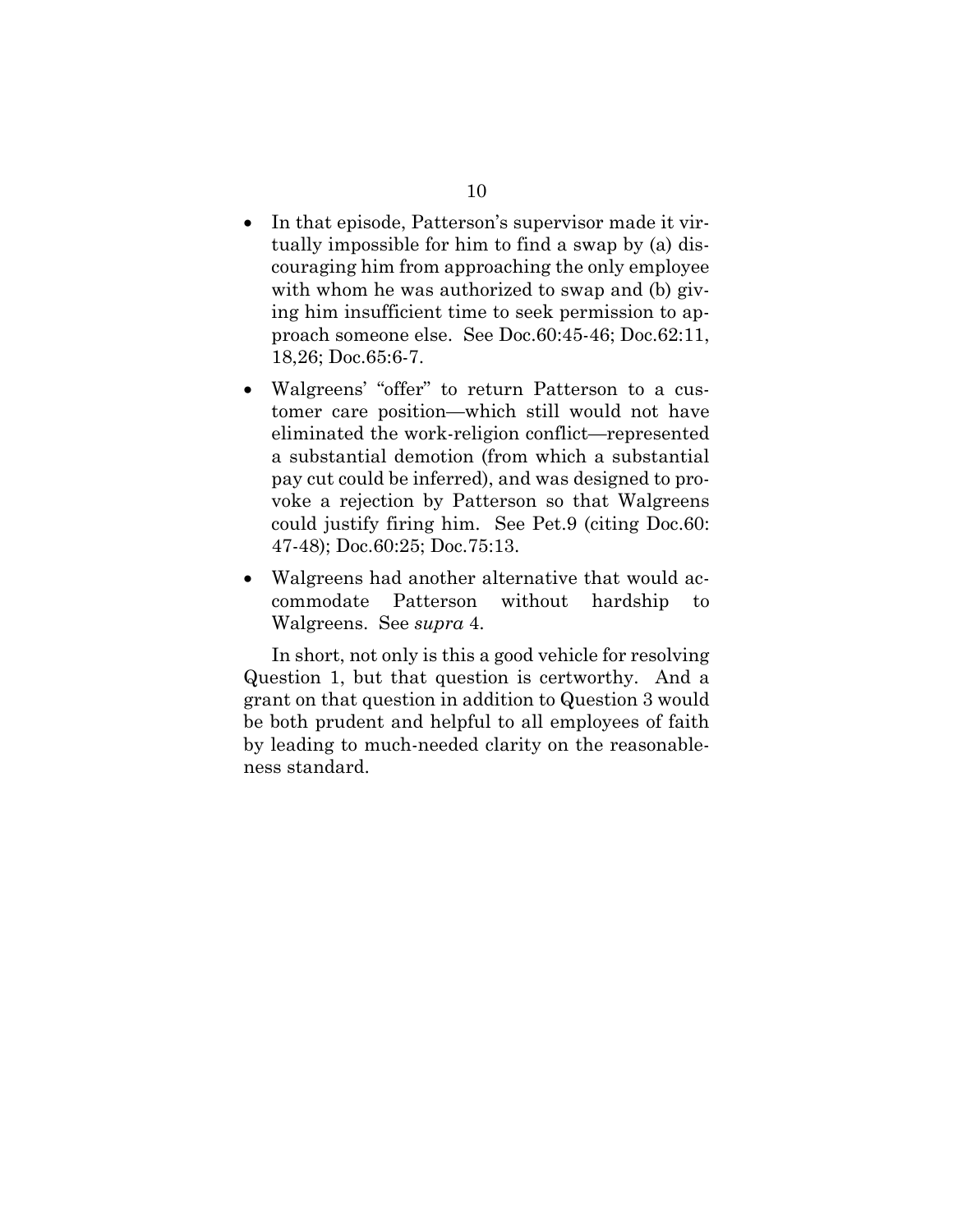### **III. Question 2 also merits review and can most sensibly be answered in conjunction with Question 3.**

As to Question 2—which deals with reliance on speculation to show undue hardship—the Government begins (at 17) by arguing that "no court, including the [Eleventh Circuit], has endorsed such speculation." Citing *Weber* v. *Roadway Express*, 199 F.3d 270, 275 (5th Cir. 2000), the Government maintains (at 17) that the Fifth Circuit merely allows employers to "*predict* that the proposal, if implemented, *likely* would impose a hardship" rather than requiring the employer to wait and see. *Ibid.* (emphasis added). Although the Court could consider the Government's phrasing of that standard if it were to grant review on Question 2, that is not the language *Weber* actually used, or its holding.

In fact, *Weber* held that the "mere possibility" of future hardship was "sufficient to constitute an undue hardship." *Weber*, 199 F.3d at 274. And the Sixth Circuit's latest decision on this topic—*Virts* v. *Consolidated Freightways*, 285 F.3d 508, 520-521 (6th Cir. 2002)—cited *Weber* for this same speculative approach, holding that the accommodation requested there "had the *potential*" to affect others—not that it likely would. 285 F.3d at 520-521 (emphasis added).

The Government further claims that the decision below does not conflict with other circuits because it merely allowed Walgreens to rely "on known conditions to project future hardships." Govt.18. But a reasonable jury could determine that the facts here, especially when viewed in the light most favorable to Patterson, see *Abercrombie*, 135 S. Ct. at 2031, show that Walgreens was just speculating.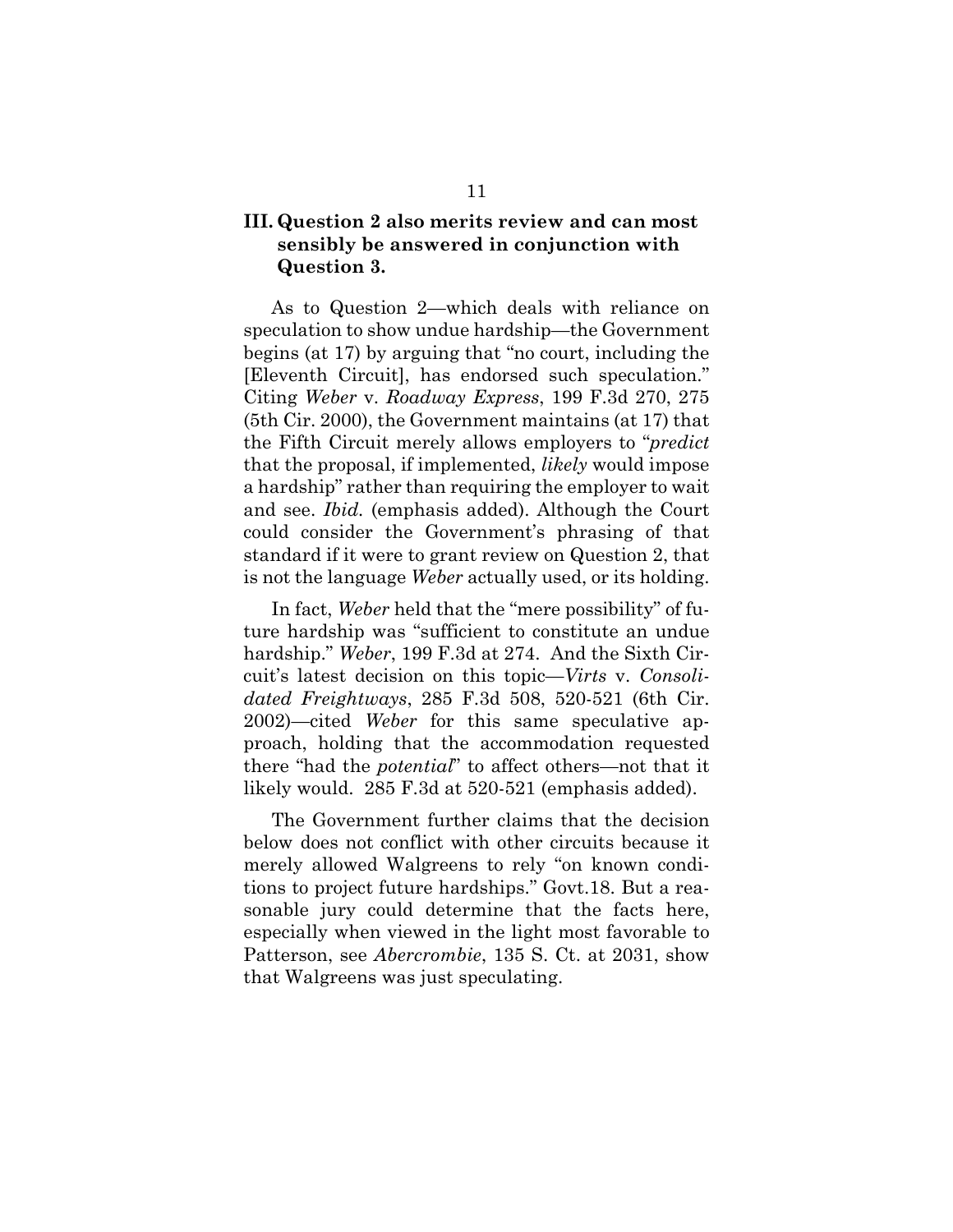For example, Walgreens had already "changed the general training schedule" to accommodate Patterson, so there was no foreseeable need for Friday night or Saturday trainings according to the general schedule. Pet.12a. Indeed, according to the Eleventh Circuit, the training that Patterson missed was a "true emergency" which, by definition, *cannot* be foreseen. Emergency, Black's Law Dictionary (11th ed. 2019); Pet.12a-13a. Yet the court below determined that Patterson had been fired "because [Walgreens] could not rely on [him] *if* an urgent business need arose that required *emergency* training" between Friday and Saturday evening. Pet.5a (emphasis added). The opinion below, then, was based on the speculative prediction of an unpredictable emergency, similar to the speculative hardships endorsed in *Weber* and *Virts* but rejected by the Fourth, Eighth, Ninth and Tenth Circuits.

By contrast, clarifying that employers must be fairly certain that they will experience hardship in the future based on "known conditions"—the Government's proposed standard, see Govt.18—would be a vast improvement over the decision below and others like it.

To be sure, if Question 3 is granted, the Court *could* resolve Question 2 simply by clarifying that whatever "undue hardship" standard it adopts cannot be satisfied through speculation. But precisely because Question 2 can be resolved as part of Question 3, there would be minimal additional briefing or argument required, and thus minimal burden, in *granting* on that Question along with Question 3.